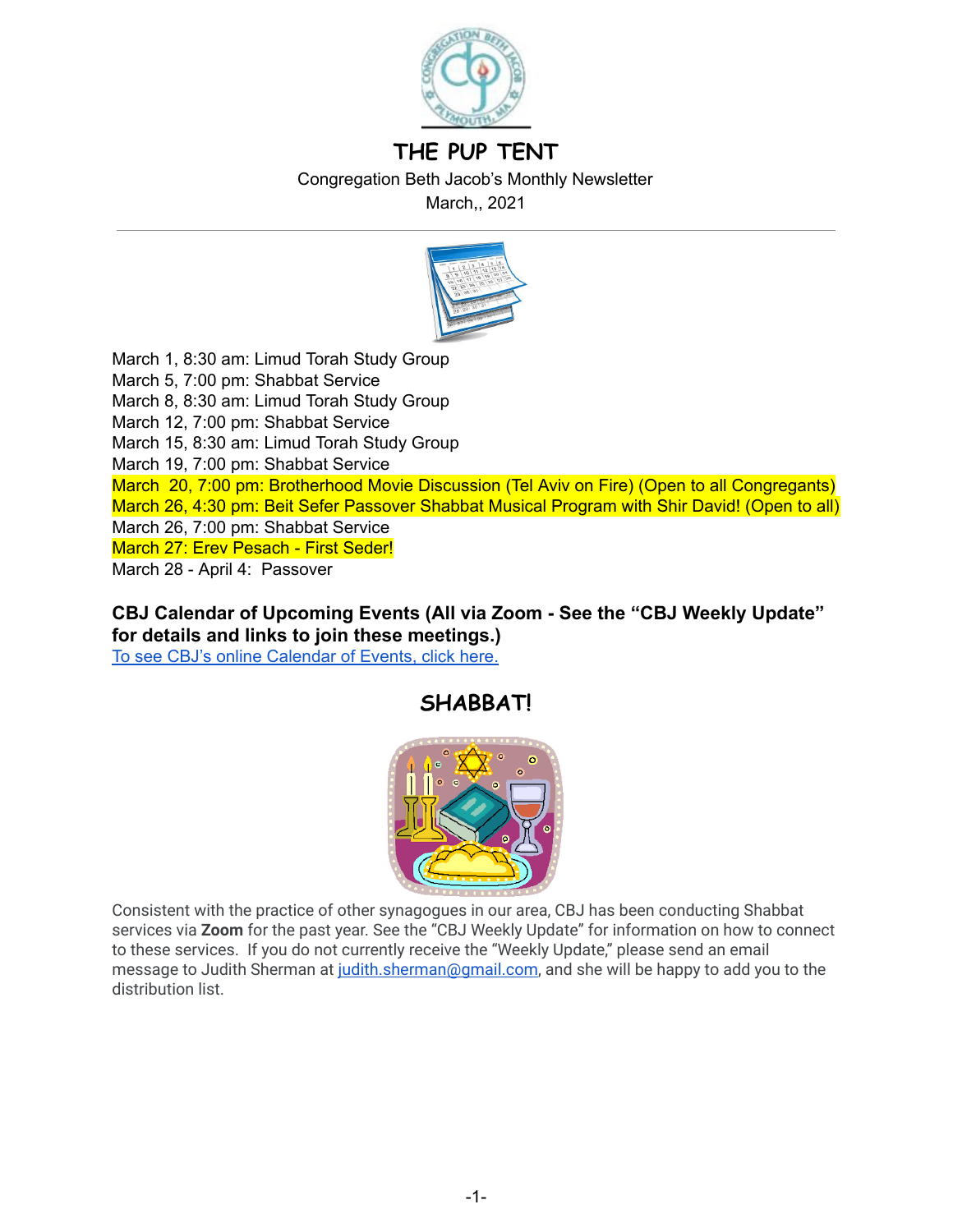

#### **The Following Yahrzeits Will be Observed This Month:**

*(A memorial candle should be lit on the preceding evening.)*

#### **March 2021**

 Joseph Bolotin Rose Goldberg Joseph L. Harris Morris Melniker Elizabeth Rains Rebecca Milner Eleanor Azerrad Hyman Dreitzer Molly Skulsky Balonis Susan Starr William Jacob Berg Sidney Egnatinsky Sarah Mollie Goldberg Barbara Hirschhorn Adele Hollander Rose T. Romanow Ben Lipman Mendel Zavalcofsky Adele Baler Estelle Gladstein Ravage Ida Sandler Florence Simon Sayde Arons Beatrice Klein Albert Roth Daniel Wachtel John Padlusky Phillip Van West Isadore H. Waterman Samuel Bailey Henry Grace Charlotte Lippman Lawrence Hollander

 Max Chell Irving Miller Helen Paul George Skulsky Janet Lee Kalaminsky Bernard Skulsky Ida Herman Shirley Friedman Jeffrey Hirschhorn Isaac Cohen Ida (Sherman) Padlusky Bessie Shepard Ida Kabelsky Mary Jane Katz Joseph George Resnick Leo Eckman Fannie Perlmutter Dora Sackheim Sadye Sherman Gereboff Louis Segal Albert A. Silverman Drazel Carlin Ida Cohen Henry Feinberg Frances Nigrosh Samuel Poretsky Irving J. Sadow Leah Supornick Mitchell Toabe Charles Paul Fannie Penn Aaron Slawsby

May their memories be for a blessing and live forever in the hearts of all who knew and loved them.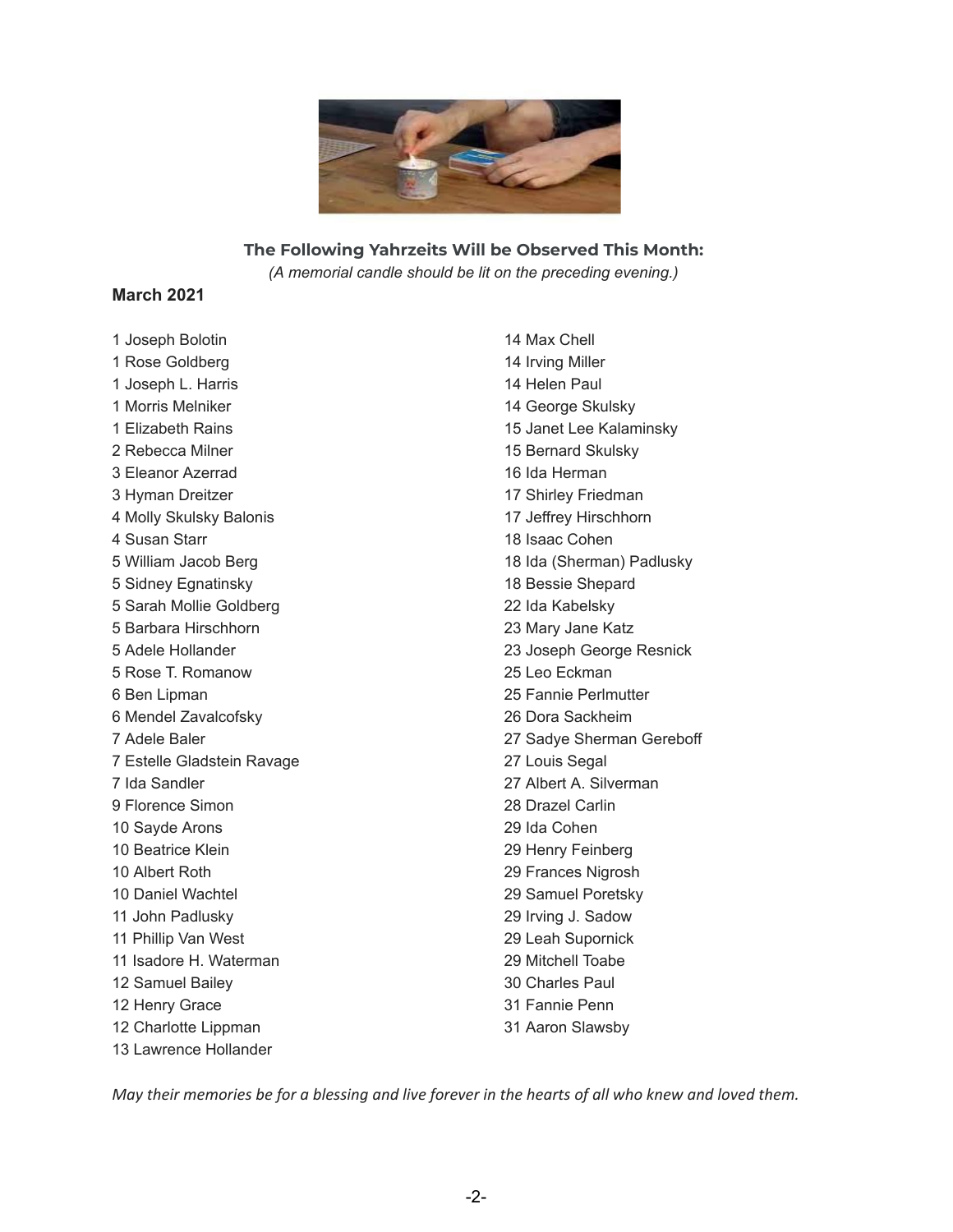

Congregation Beth Jacob gratefully acknowledges receipt of the following donations:

## **Yahrzeit Fund:**

- Fred Wax and Gail Lury in memory of Fred's sister, Corinne Wise
- Suzanne Goldberg and Lisa Ricker in memory of Suzanne's husband and Lisa's father, Steve Goldberg
- Harry Shamir and Barbara Aharoni in memory of Rina Strumsky Shamir
- Jackie and Steve Winokur in memory of Jackie's father, Harry Keller
- Michael and Sandra Schwartz in memory of Michael's father, David Schwartz
- Matt and Marjorie Nydell in memory of Matt's father, Stan Nydell
- Patricia Van Tosh in memory of Connie Van Tosh
- Ronnie & Dan Hirschhorn in memory of Ronnie's father, Bernard Riback
- Ronnie & Dan Hirschhorn in memory of Dan's parents, Mae and Nathan Hirschhorn
- Joe & Paula Keller in memory of Joe's father, Dr. Harry Keller
- Nancy Pecorella in memory of her husband, Richard Pecorella

### **General Fund:**

### **In Memory of Alan Koplan**

- Allan and Judith Sherman
- Marc and J. Spigel
- Matt and Mariorie Nydell
- Don and Carol Gilbert
- Joe and Paula Keller
- Elliott and Joanne Levy
- Myra Glansberg
- Joseph & Susan Sherman Stone Family Fund
- Steve and Jackie Winokur

### **Rose Sherman Geller Fund For Jewish Family Life:**

Lane and Allison Goldberg - in memory of Alan Koplan

### **Beit Sefer:**

Sandra and Michael Schwartz Jay & Rhonda John - in memory of Alan Koplan.

### **Rabbi's Mitzvah Fund**

- Jay and Rhonda John In memory of Melvin Klasky
- Arnold and Alyce Gladstein In memory of Alan Koplan

### **In Support of the Hospitality for the Homeless Program:**

- Dr. Michelle Baum
- Michael and Sandra Schwartz
- Laureen O'Connor (a neighbor)
- Alan and Karen Shapiro
- Anne D. Geller and the Family of Lawrence D. Geller
- Jackie and Steve Winokur in memory of Edward Sternfield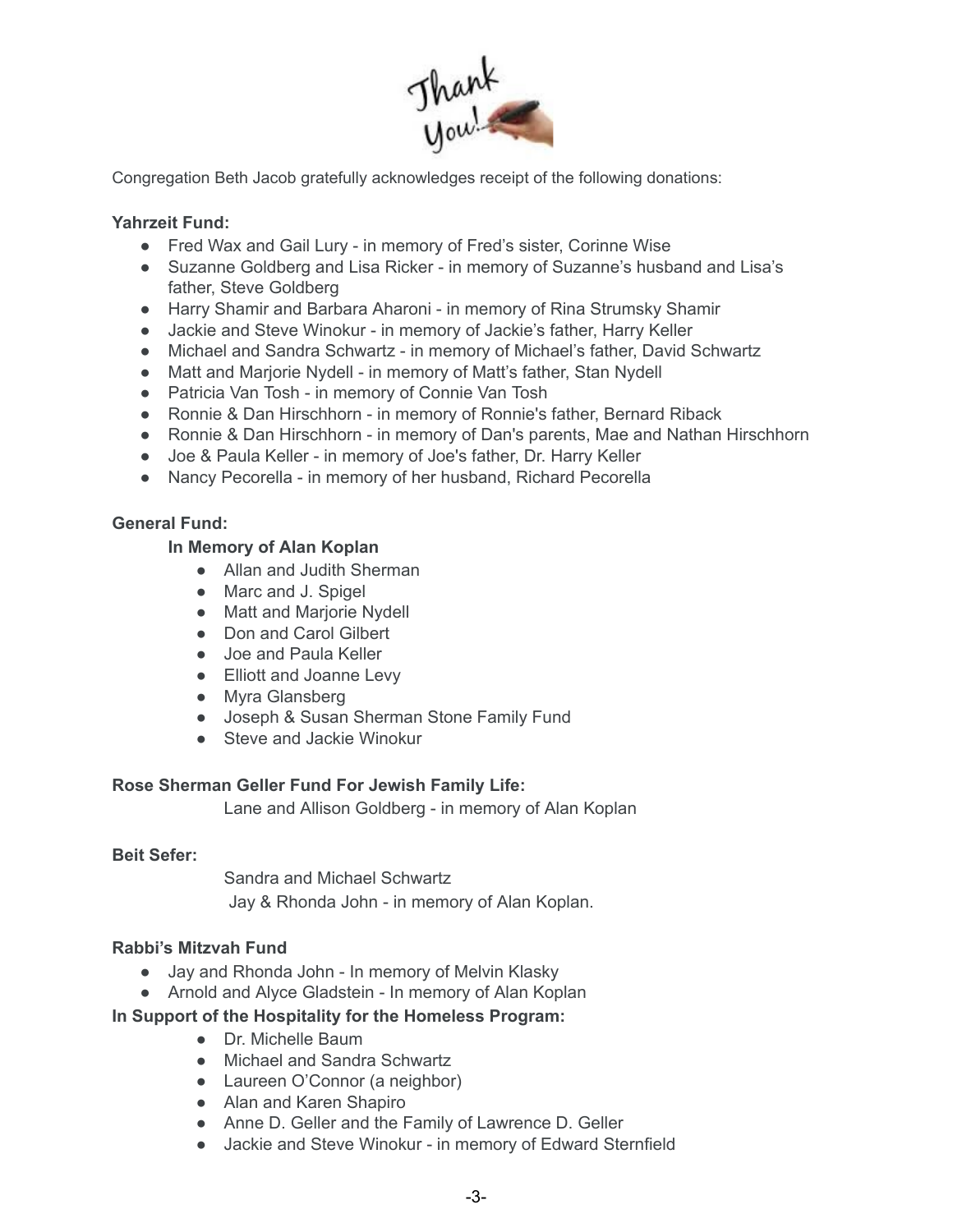# **Brotherhood News**



Under the leadership of Brotherhood's fearless President, Dan Hirschhorn, Brotherhood has continued to offer stimulating, meaningful and thought-provoking programs, despite the challenges and obstacles presented by the pandemic. Monthly meetings, Discussion Groups, virtual breakfasts with interesting and informative speakers, even a highly successful virtual movie discussion night have been warmly received.

Following is a short list of what is coming up on Brotherhood's calendar. All congregants are invited to join in!



**Virtual Movie Discussion March 20, 7:00 pm "Tel Aviv on Fire"**

This is a comedy about Salam, a Palestinian living in Jerusalem, working on a popular soap opera. He gets ideas for the show from the commander at the checkpoint he passes every day, and his career takes off. THIS IS OPEN TO ALL WHO WANT TO JOIN IN. BROTHERHOOD, SISTERHOOD, AND THE REST OF THE CONGREGATION. To watch the [trailer,](https://www.youtube.com/watch?v=UdQQa42URJw) click here.

How a virtual movie discussion night works: Since this meeting will be conducted on Zoom, participants must watch the film independently beforehand. Right now it appears that it can be accessed through Amazon Prime Video, free of charge for subscribers to Amazon Prime, or it can be rented for \$3.99 from Amazon, YouTube, and Google. Is this a recipe for a great discussion? You bet it is! On Brotherhood's trial run, the discussion was animated, intellectually stimulating, and greatly enjoyed by all who participated. Join us!

## **Next Brotherhood Meeting Tuesday, March 23, 2021, 7:00 pm**

## **Virtual Dinner/Dessert Saturday, April 10th, 7:00 pm Jewish Philanthropy Trends in the U.S. and Globally Speaker: Michael Litchman (Rose's son)**

Michael will be talking to us about: "Jewish Philanthropy Trends in the US and Globally". This will take into consideration the effects of BDS as well as the politics of Israel and the Palestineans. There will be time for questions and answers. THIS IS OPEN TO ALL WHO WANT TO JOIN IN. BROTHERHOOD, SISTERHOOD, AND THE REST OF THE CONGREGATION.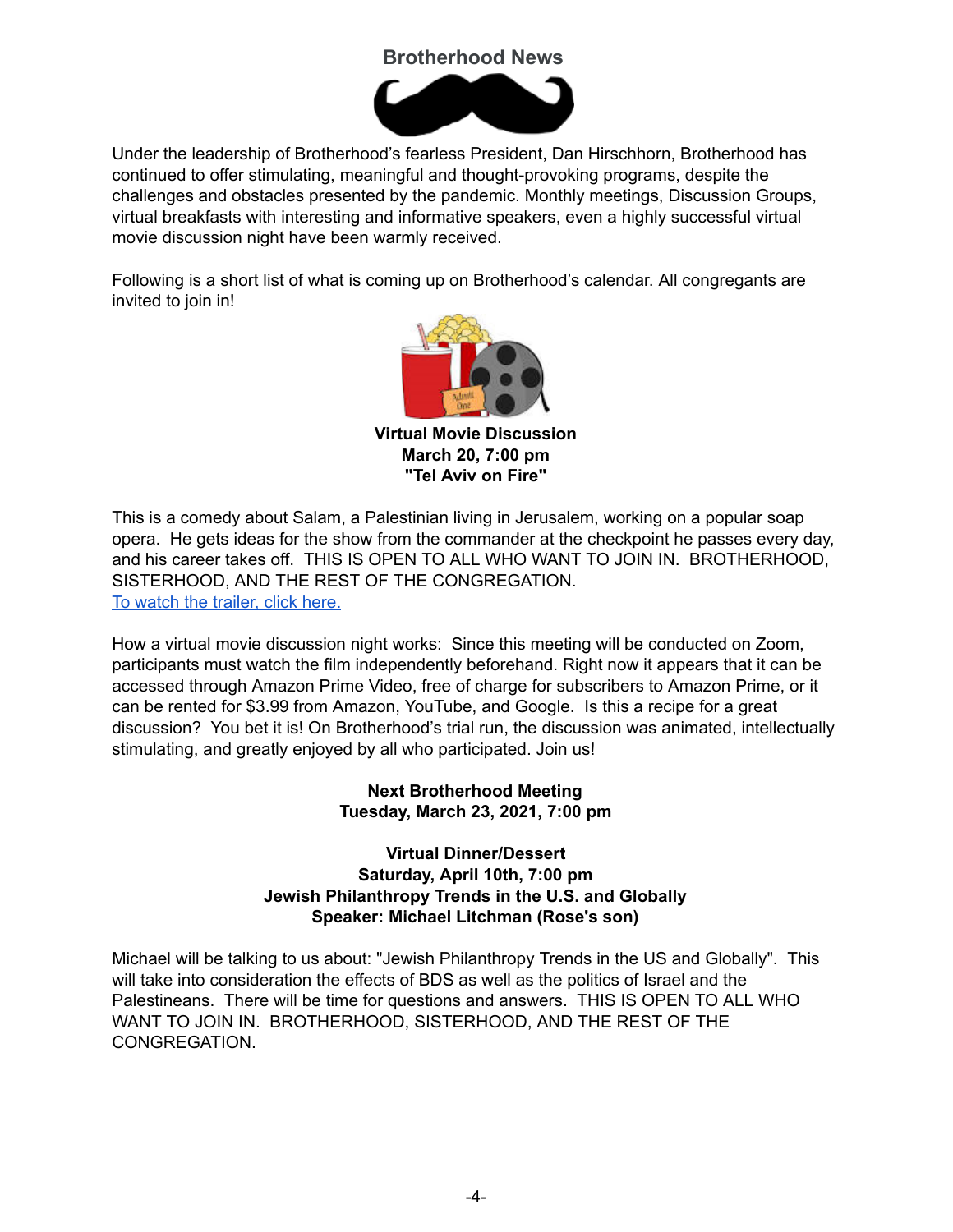

# **CBJ Virtual Musical Events 2021**

Shir David is back at CBJ! Join us via Zoom for one or all of these events **All Congregants are Invited to Join Us**!

- March 26, 2021, 4:30-6:00 pm: Passover Family Shabbat Musical Program featuring Shir David
- May 14, 2021, 4:30-6:00 pm: Family Shabbat Musical Program featuring Shir David

To register, email Dianne Bluestein at [dsbluestein@yahoo.com](mailto:dsbluestein@yahoo.com). A Zoom link will be provided prior to the event. To see the flyer, click [here.](https://drive.google.com/file/d/1Td6o4Oq2omVJSilJ6Q7x4iLe_vK2MrXz/view?usp=sharing)



# **CBJ'S NEW SISTERHOOD**

#### **New Sisterhood's Officers:**

Co-Presidents: Rose Litchman and Cindy Teles Rose: [snobuntng@aol.com](mailto:snobuntng@aol.com) Cindy: [iacorna@aol.com](mailto:iacorna@aol.com) Treasurer: Cindy Teles Recording Secretary: Paula Keller Corresponding Secretary: Suzanne Goldberg

# **Our Theme This Year is "Jews in the Arts"**

Jews have always made key contributions to the intellectual life of the arts. Over the past several months, we have explored the Jewish influence on culinary arts, humor, and music, and in the months to come we will examine Jewish poets and graphic artists, including painters and sculptors. including some talented artists from our own congregation. **All programs will be on Zoom and will start at 7:00 pm.** Details about each program will follow. **All are welcome!** You will receive the Zoom link in the CBJ Weekly Update and in the Sisterhood email.

# **Our Next Program: Jews in Poetry - April 21st, 7:00 pm**

Soon we will spot signs of spring. Sisterhood will be in bloom with poetry on April 21st when we explore Jews in poetry. We have invited some of our creative members to read their own poems and we will hear a few from famous Israeli poets also. Did you write a poem years ago? Are you inspired to write one now? Do you have a favorite poem to share? Let Rose or Cindy know your thoughts.

> "If after everything that has happened You can still hear the blackbird, The tufted lark at dawn and the honey-bird-Don't be surprised that happiness is watching The clouds being wind-carried away"

Israeli poet Tuvia Ruebner

The theme of the June 2nd Sisterhood program will be Jewish Painting/Sculpting. Save the date!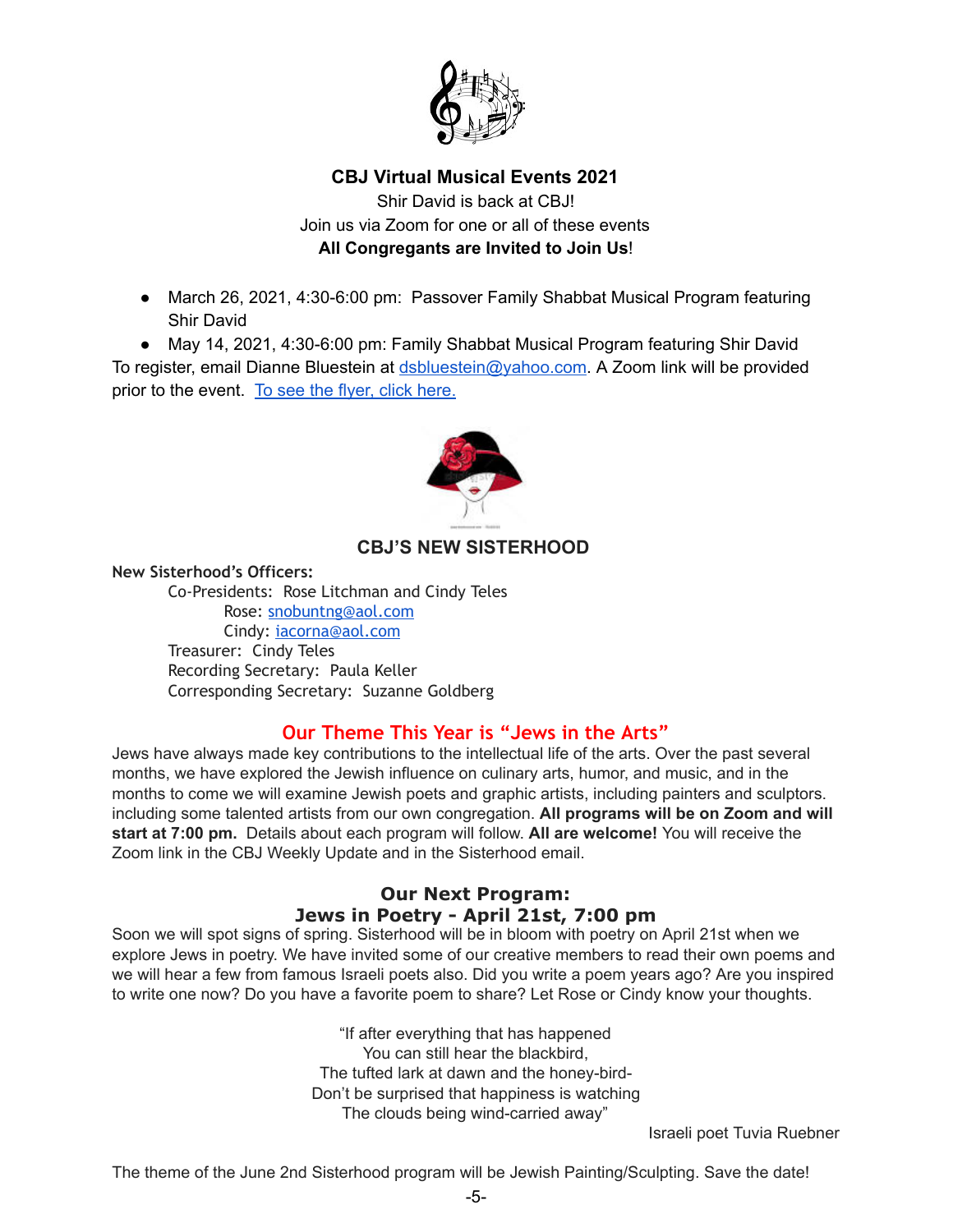

# **In Case You Missed it... Wonderful YouTube Video: "Jews in Music"**

At Sisterhood's February meeting, Rose and Cindy shared a YouTube video presented by the Genesis Prize Foundation, entitled "Jews in Music." This video is absolutely wonderful! To see it, click [here.](https://www.youtube.com/watch?v=xTk21PhgB2E) 

# **In Preparation for Our April Program: Who Was Hannah Senesh?**



Hannah Senesh (originally Szenes) was a paratrooper trained to rescue Jews during the Holocaust. She is still a national heroine in Israel. In 1943, Senesh joined the British Army and volunteered to be parachuted into Europe to help the Allied efforts in Europe and establish contact with partisan resistance fighters in an attempt to aid beleaguered Jewish communities. Senesh was one of the 33 people chosen to parachute behind enemy lines. With the goal of reaching her native Budapest, Senesh parachuted into Yugoslavia in March 1944, and spent three months with Tito's partisans.

On June 7, 1944, at the height of the deportation of Hungarian Jews, Senesh crossed the border into Hungary. She was caught almost immediately by the Hungarian police, and tortured cruelly over the next several months. Despite this, Senesh refused to divulge any information about her mission. At her trial in October 1944, Senesh staunchly defended her activities and she refused to request clemency. She remained steadfast in her courage, and when she was executed by a firing squad on November 7, she refused the blindfold, staring squarely at her executors and her fate. Senesh was only 23 years old.

Through her brief but noteworthy life, Senesh became a symbol of idealism and self-sacrifice. Her poems, made famous in part because of her unfortunate death, reveal a woman imbued with hope, even in the face of adverse circumstances. Click here to read some of Hannah [Senesh's](https://www.goodreads.com/author/quotes/98871.Hannah_Senesh) poetry.

Many of her more popular poems have been set to music. The best known of these is "Eli, Eli" or "My God, My God," with a melody created by David Zahavi.

#### **Eli Eli**

"My God, my God May there be no end To the sea, to the sand, The splash of the water, The glow of the sky, The prayer of man" ― Hannah Senesh

To hear "Eli, Eli" as [performed](https://www.youtube.com/watch?v=lHAhqfoOHFs) by Sophie Milman, click here. This YouTube video is very powerful and incredibly beautiful.

I find the following poem to be particularly comforting in this time of Covid and in light of the recent deaths of Mel Klasky and Alan Koplan.

"There are stars whose radiance is visible on Earth though they have long been extinct. There are people whose brilliance continues to light the world even though they are no longer among the living. These lights are particularly bright when the night is dark. They light the way for humankind."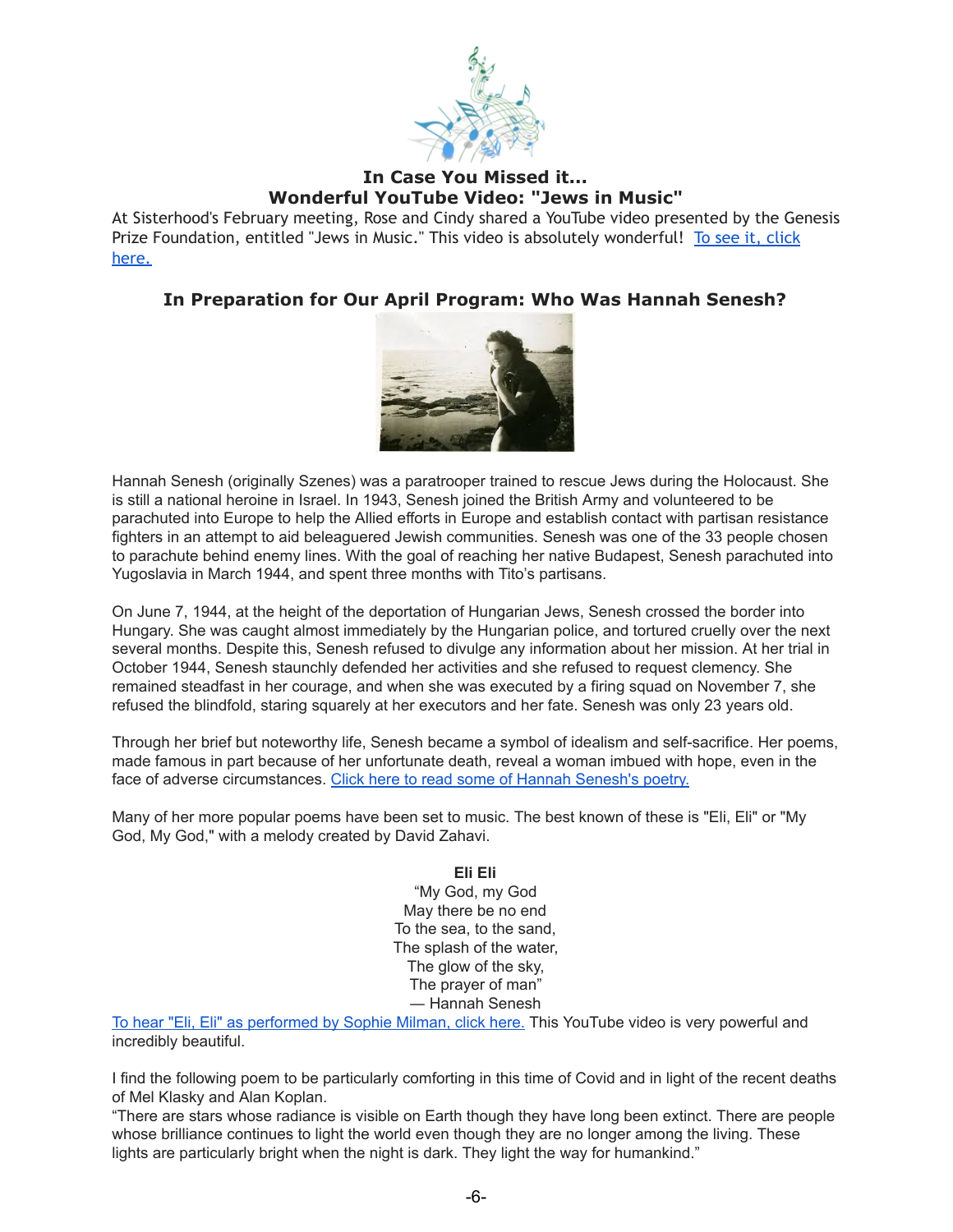

**PASSOVER! March 27-April 3, 2021** 

A simple statement that the seder has been completed, with a wish that next year, we may celebrate Pesach in Jerusalem (i.e., that the Messiah will come within the next year). The closing may be followed by various traditional songs, hymns and stories.

The seder has a number of biblical origins for its customs. Exodus 12:3-11 describes the meal of lamb, unleavened bread, and bitter herbs which the Israelites ate just prior to the Exodus. In addition, three separate passages in Exodus (12:26-7, 13:8, and 13:14) and one in Deuteronomy (6:20-21) enunciate the duty of parents to tell the story of the Exodus to their children**.**

#### RITUAL OBJECTS

The seder plate contains various symbolic foods referred to in the seder itself. The contents of a seder plate vary by tradition, but most of them contain a shankbone, lettuce, an egg, greens, a bitter herb, and charoset.

These symbolic foods should be placed near the leader of the seder. During the course of the seder, they are pointed out and explained:

On the seder plate (use either a special one for this purpose or a regular dinner plate), include:

Shankbone, zeroa, symbolizes the lamb that was sacrificed in ancient days

Roasted egg, beitzah, represents the Passover offering of ancient days, as well as the wholeness and continuing cycle of life

Bitter herbs, maror, a reminder of the bitter lives of the Hebrew slaves

Charoset, the mixture of apples, nuts, sweet wine, cinnamon and sugar in the Ashkenazic fashion or dates, nuts and sweet wine in the Sephardic tradition, reminds us of the bricks and mortar made by the Hebrew slaves

Greens, karpas, symbolizes spring, the time of year when Passover takes place

Also place on the table:

Three matzot (plural of matzah), on a plate with a cloth or napkin cover

Salt water, a reminder of the tears shed by the Hebrew slaves

Cup of Elijah, Kos Eliyahu, symbolizes the hope for a redemptive future

Along with these traditional symbols, families may choose to include a Cup of Miriam, Kos Miriam, a special goblet filled with water, on the holiday table. This symbol honors Miriam, the sister of Moses, who played a vital role in the history of our people. Many families and congregations add an orange to the seder plate, too, as a symbol of inclusion of the LGBTQ+ community and others who feel marginalized in Jewish life (not, as the story has often been told, as a symbol of women in the rabbinate).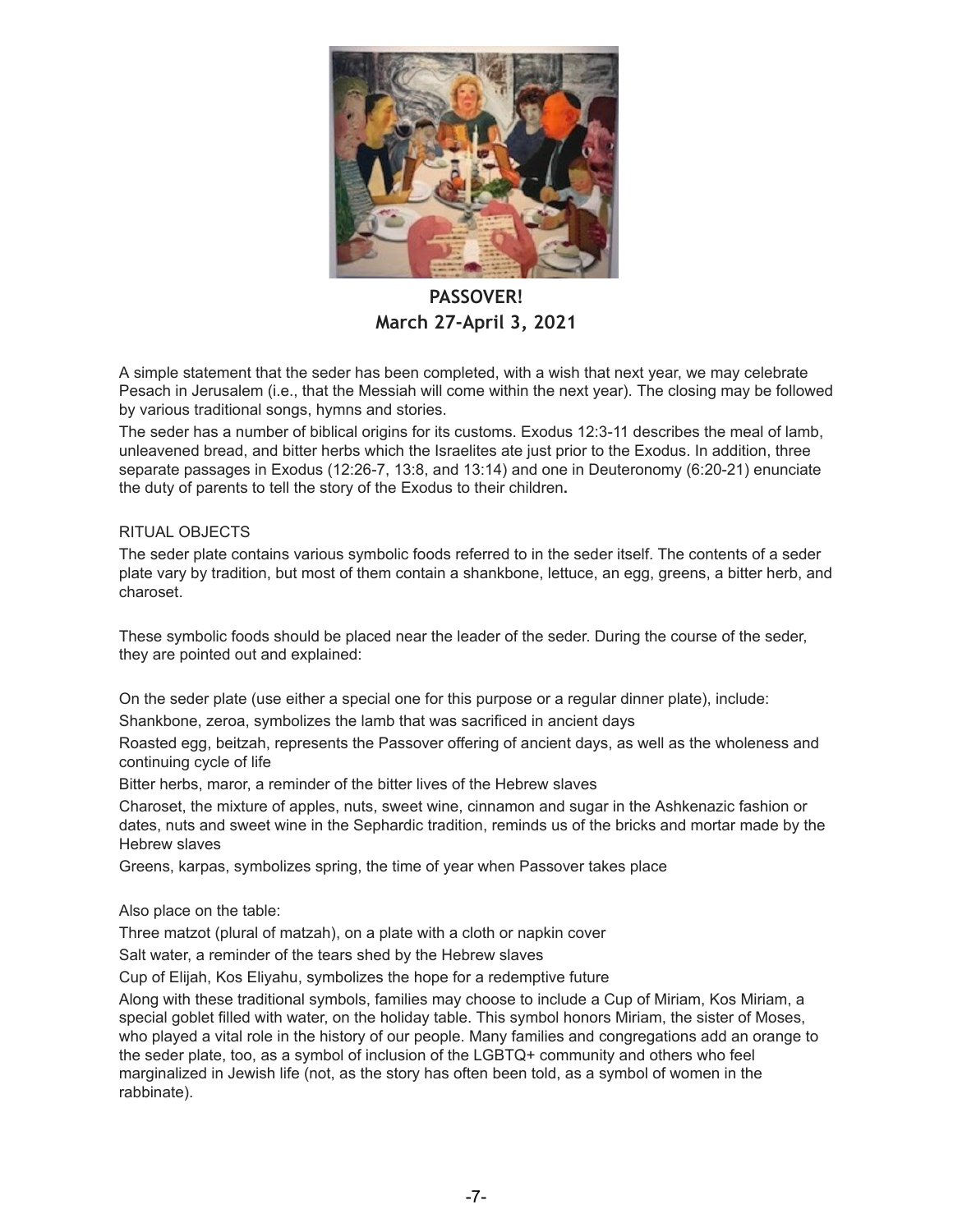The Haggadah (plural is haggadot) contains the text of the seder. There are many different haggadot: some concentrate on involving children in the seder; some concentrate on the sociological or social justice aspects of Passover; there are even historical haggadot and critical editions.

The afikoman is half of the middle matzah that is broken in the fourth step of the seder, yachatz. It is customary to hide the afikoman, and the person who finds it gets a prize! The afikoman is eaten last of all at the seder, during step 12, tzafun.

#### **https://reformjudaism.org/jewish-holidays/passover/passover-customs-and-rituals**

### **Passover Songs**

Passover songs are essential to enhancing the seder while supporting a structure that leads us from one part of the seder to the next. They reinforce our memories not only of the Exodus story, but also of celebrations throughout the years with relatives and friends, in our own homes or as guests, and at communal gatherings. Whether you are young, old, or somewhere in between, there's a Passover melody for you to enjoy.

#### *KADEISH URCHATZ*

*[Kadeish](https://www.youtube.com/watch?v=FHrRJVjQCMw) Urchatz* serves as a "table of contents" for the evening's activities. From the initial [Kiddush](https://reformjudaism.org/passover-blessings-home-observance) [blessing](https://reformjudaism.org/passover-blessings-home-observance) to the eating of ritual foods to the telling of the Exodus story this straightforward melody lists the "menu" for the event in a way that all can understand, describing the steps in the order in which they're taken.

#### *HA LACHMA ANYA*

Our first encounter with matzah at the seder table takes place when the middle piece of matzah is split in two to create the *afikomen* (dessert). Explaining the presence of the matzah, we sing *Ha Lachma Anya*, "This Is the Bread of Affliction," remembering the bread that our enslaved ancestors ate in Egypt. There are a number of modern renditions of *Ha Lachma Anya*, as well as a traditional middle eastern sounding chant.

#### *MAH NISHTANAH*

For the youngest at the table, the moment we reach *Mah Nishtanah* is their time to shine. It's when they get to sing The Four [Questions,](http://www.reformjudaism.org/jewish-holidays/passover/four-questions) *Mah [Nishtanah](http://www.reformjudaism.org/jewish-holidays/passover/four-questions)*, "What's Different?" or "Is this Night Different from All Other Nights?" The song is meant to spark youngsters" curiosity so they'll want to learn about Passover rituals. Over the centuries, the text of this song, derived from the Mishnah has been set to a multitude of tunes, including the traditional cantillation and contemporary and interpretative settings. ([Learn](http://www.reformjudaism.org/jewish-holidays/passover/melodies-four-questions-mah-nishtanah-tunes-passover) about the [history](http://www.reformjudaism.org/jewish-holidays/passover/melodies-four-questions-mah-nishtanah-tunes-passover) of the different melodies of The Four Questions.)

#### *AVADIM HAYINU*

Now that we've heard The Four Questions, we answer them, starting with the explanation of how the story of our enslavement begins, told in the setting of the text of *[Avadim](https://www.youtube.com/watch?v=09jmwmHJZgI) Hayinu*, *We Were Slaves* in Egypt.

#### THE TEN PLAGUES

The story of the Exodus is punctuated by the dramatic description and naming of the Ten Plagues. Modern songs that illustrate this part of the story help children engage with the biblical tale. Melodies about the Ten Plagues, frogs, and Pharaoh help us take a light-hearted look at the text.

#### *DAYENU*

We say thanks for all of the many gifts and good things that God has done for us. In one of the most well-known melodies, we go down the list of things our people can be thankful for. And for each item on the list we assert, *Dayenu,* "[If Only This Had Happened,] It Would Have Been Enough for Us."

#### *ELIYAHU HANAVI*

No seder would be complete without a place for *Eliyahu HaNavi*, Elijah the prophet, who is a guest at every seder table. Why? According to legend, the prophet Elijah returns to earth from time to time to help those in need. And, it is said that he will return to earth to precede the coming of the messianic age. So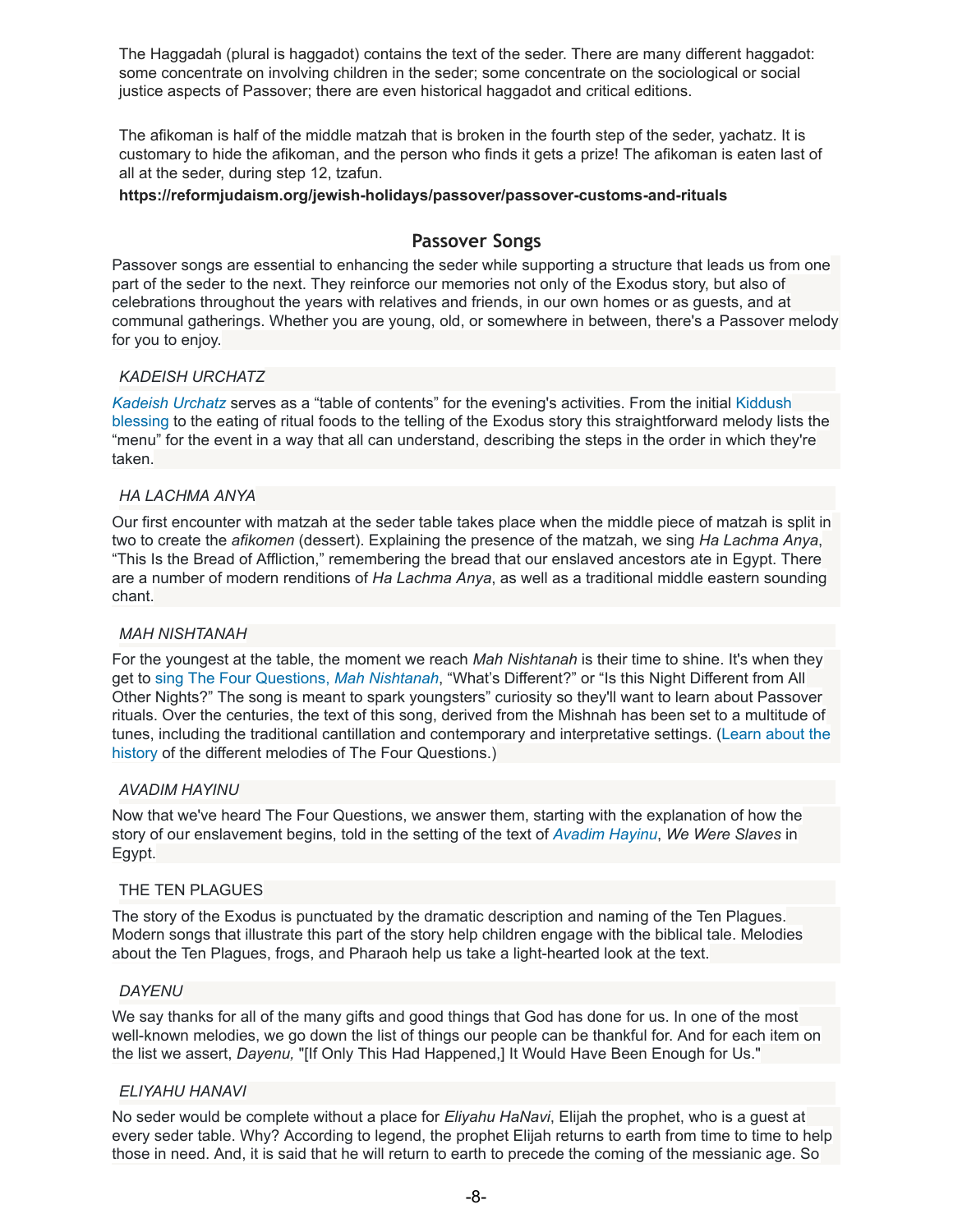we set a cup of wine and open the door to invite the prophet into our homes with the [singing](http://www.reformjudaism.org/sites/default/files/Eliyahu_guitar%20and%20voice%202%20mix.mp3) of *[Eliyahu](http://www.reformjudaism.org/sites/default/files/Eliyahu_guitar%20and%20voice%202%20mix.mp3) [HaNavi](http://www.reformjudaism.org/sites/default/files/Eliyahu_guitar%20and%20voice%202%20mix.mp3)*.

#### *HALLEL*

We eat the seder meal and say grace. Then, we recite psalms to praise God, as we do at the *Hallel* service on all festival holidays. Some of the melodies from the *Hallel* service are *B'tzeit [Yisrael](http://www.reformjudaism.org/sites/default/files/Btzeit%20Yisrael_Psalm%20114_.mp3)* (Psalm 114), *Ma L'cha [Hayam](http://www.reformjudaism.org/sites/default/files/Mah%20Lcha%20HaYam_Psalm%20114.mp3)* (Psalm 114), and *Y'vareich Et Beit Yisrael* (Psalm 115).

#### CLOSING SONGS

Toward the end of the evening, we have a series of tunes with numerous verses that help us remember lessons from Jewish history. At some seders, the tempo is increased with each new verse, culminating in an ultra-speedy rendition. *Echad Mi Yodeia*, *Who Knows One*, repeats the question to help us remember some of the foundations of our tradition, one God, two tablets of the covenant, three fathers, four mothers, and so on. *Adir Hu*, *God of Might*, extols the many virtues of God. And, *Chad Gadya*, *One Goat*, tells a humorous tale in which each animal or entity mentioned is one-upped by the next, until God ultimately supplants them all.

# **How to Celebrate Passover in the Age of COVID**

(From Rabbi Susan P. Fendrick, copyright 2020, permission to share granted liberally with attribution)

# YOU ARE ALLOWED TO HAVE A SH'VACH\* SEDER. (\*—weak, pathetic)

You do not need to set up a multi-media, multi-layered presentation on Zoom. You do not need to cook 17 dishes that remind you of all the family members you are not gathering with. You do not need to do all the cool things that people are suggesting for small seders. You do not need to go out on your mirpeset/porch at 11 pm and sing Chag Gadya with your neighbors. You do not need to compile an "in these times"-themed haggadah or seder supplement.

You are living through an international pandemic. For all of the support you have, for all of the jokes people are making, for all of the new Torah that is being learned...you are experiencing a collective trauma as an individual, within the daled amot/delimited space of your own home and your own life. You may be managing others' experience of that trauma. You are dealing with challenges you have never faced before. You may feel scared, angry, depressed, or lost.

If you want to and can do any of the above for a maximalist seder night, great. But if you don't want to and/or can't, it is totally fine to cook a modest meal, throw together a seder plate at the last minute, get up to make salt water when it's time for karpas because you forgot to do it before, make decisions on the fly about how much to talk about each step of the seder and what to read and not to read.

Light the candles. Bless the wine/grape juice and the holiday. Eat the symbols. Be together. Talk about some things. Read some things. Be energized, or be tired. Do things you never did before because "what an opportunity to have an intimate seder", or do the minimum. Go to sleep knowing you have fulfilled your obligation.

You do not need to make up for the seder you are not having, or the seder you wish you could have. Do this year's seder(s) however that works for you this year. Do your best to keep yourself and your family healthy. Connect to the themes of Passover—getting out of narrow places, celebrating life, gratitude, remembering our obligations to each other and to all others

Dayeinu. That is more than enough.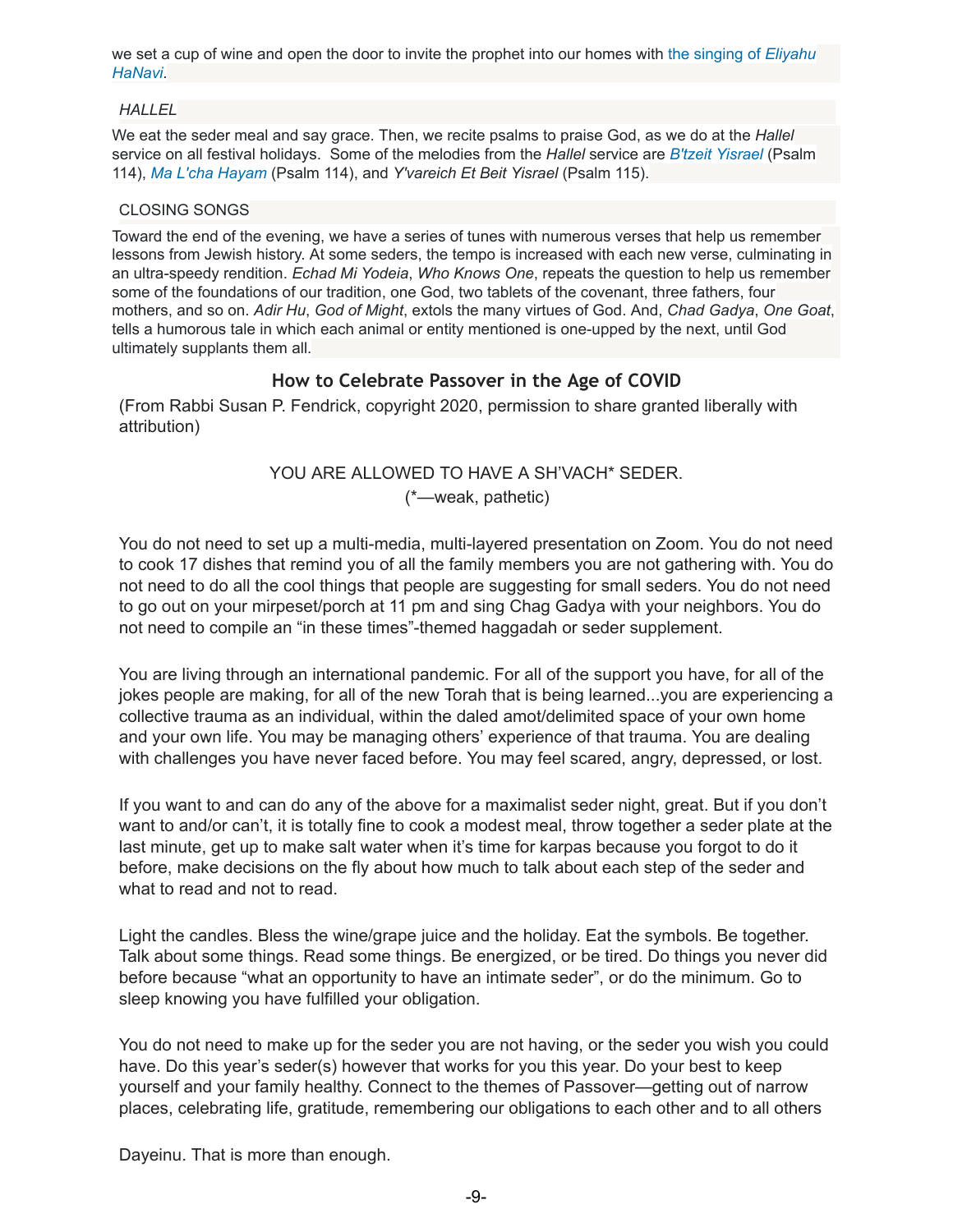#### **Passover Prayer in the Era of COVID-19**

Source of Blessing: Our lives are in turmoil our hearts heavy help us to cope with this modern plague we are worried for our families, we are concerned for our communities, our world is on the brink. Bless us with strength.

> Source of Mercy: We pray for courage to stay strong for those in our care, and for ourselves. We pray for insight to act in loving ways to keep our communities safe. Bless us with strength.

Source of Hope: We pray for those who are at greatest risk vulnerable and scared isolated and lonely, and for those heroes leading on the front lines who keep us alive and fed. Bless us with strength.

Source of Life: Throughout history our people has faced plagues, forced expulsions, slavery, exile and extermination. We have walked in narrow places wandered many deserts Sustain us now, Bless us with strength.

> Source of Love: We celebrate our fortitude our shared history the traditions which have gifted us the DNA,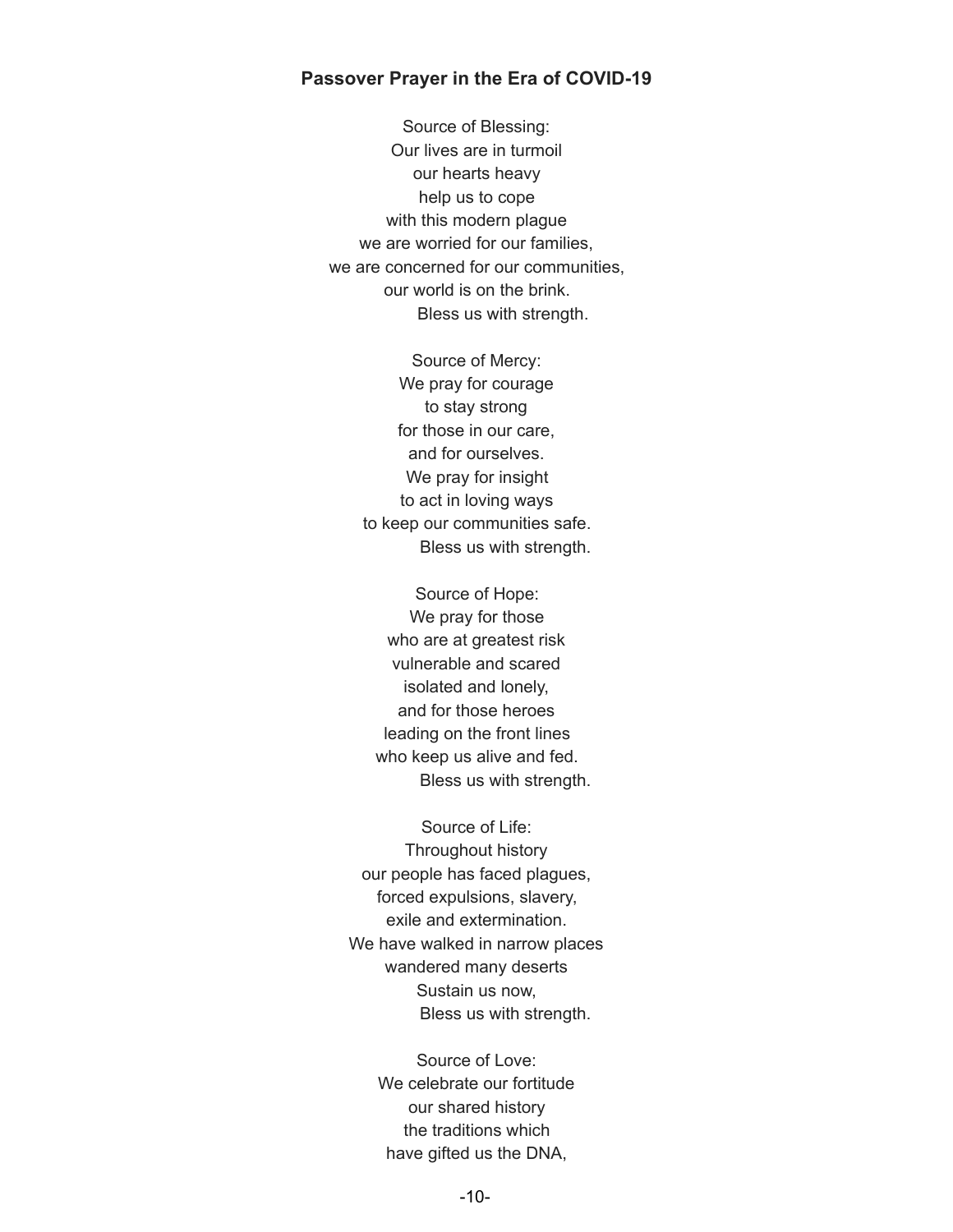spiritual armor to overcome this modern imprisonment. Bless us with strength.

Source of Healing: We give thanks for the gifts sometimes taken for granted our homes, our families, friends, communities, We are blessed to connect with technology and computers. May we honor this sharing. Bless us with strength.

Source of Courage: Quell our anxiety, keep us safe help us continue to pray sing and study We see the light of redemption Just beyond the horizon. Let us virtually join hands and march together towards the promised land. Bless us with freedom.

Amen.